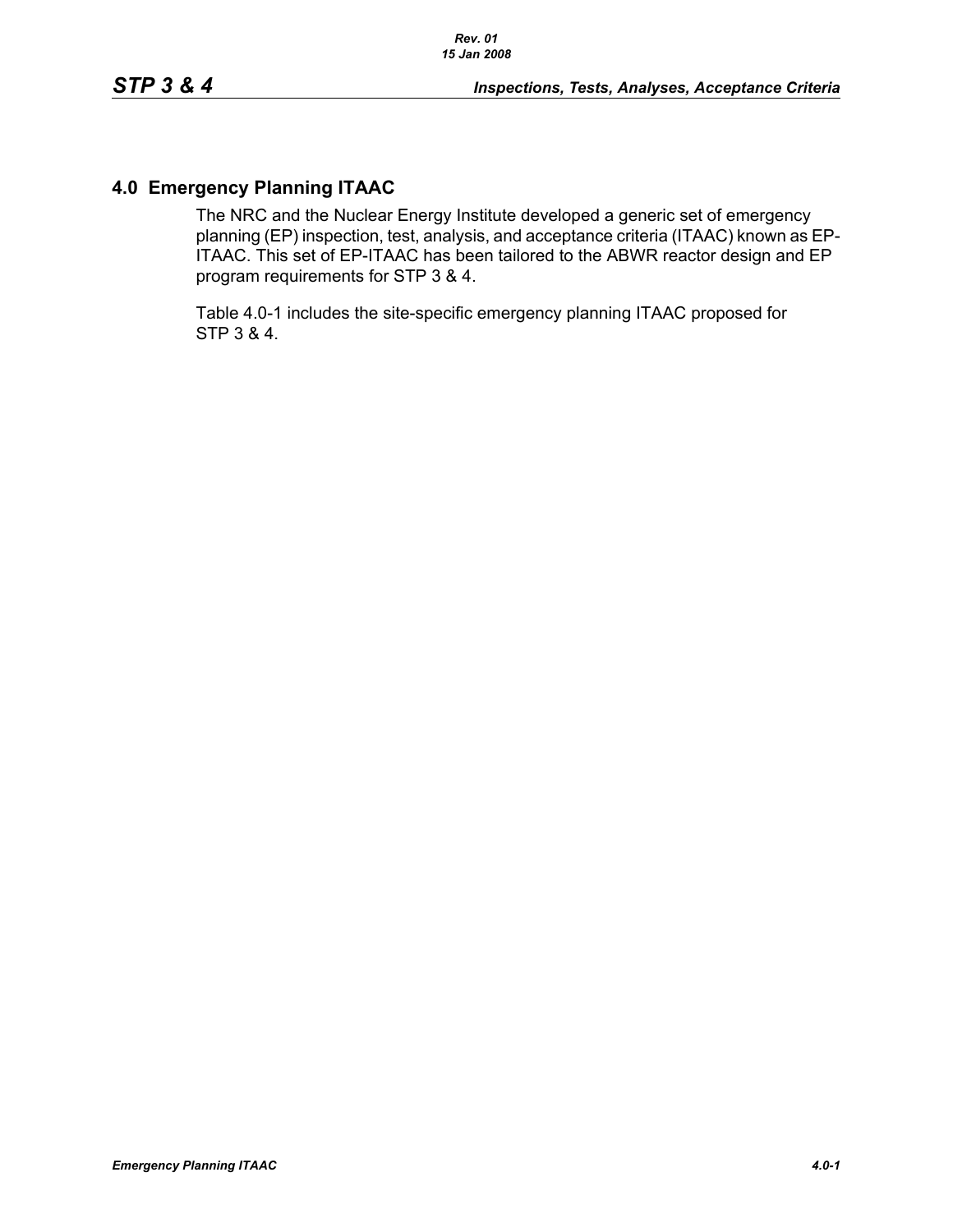| <b>EP Program Elements</b>                                                                                                                                                                                             | <b>Inspections, Tests,</b><br><b>Analyses</b>                                                                                                                                                                             | <b>Acceptance Criteria</b>                                                                                                                        |
|------------------------------------------------------------------------------------------------------------------------------------------------------------------------------------------------------------------------|---------------------------------------------------------------------------------------------------------------------------------------------------------------------------------------------------------------------------|---------------------------------------------------------------------------------------------------------------------------------------------------|
| 1.0 Assignment of<br>Responsibility-<br><b>Organizational Control</b>                                                                                                                                                  |                                                                                                                                                                                                                           |                                                                                                                                                   |
| 1.1 The staff exists to provide 24-<br>hour per day emergency response<br>and manning of communications<br>links, including continuous<br>operations for a protracted period.                                          | 1.1 An inspection of the<br>implementing<br>procedures and staffing<br>rosters will be<br>performed.                                                                                                                      | 1.1 The procedurally identified staffing<br>personnel are available for Units<br>384.                                                             |
| 2.0 Onsite Emergency Response<br>Organization                                                                                                                                                                          |                                                                                                                                                                                                                           |                                                                                                                                                   |
| 2.1 The staff exists to provide<br>minimum and augmented on-shift<br>staffing levels, consistent with<br>Table B-1 of NUREG- 0654/FEMA-<br>REP-1, Rev. 1.                                                              | 2.1 An inspection of the<br>implementing<br>procedures and staffing<br>rosters will be<br>performed.                                                                                                                      | 2.1 The procedurally identified staffing<br>personnel are available for<br>Units 3 & 4.                                                           |
| 3.0 Emergency Classification<br><b>System</b>                                                                                                                                                                          |                                                                                                                                                                                                                           |                                                                                                                                                   |
| 3.1 A standard emergency<br>classification and emergency<br>action level (EAL) scheme exists,<br>and identifies facility system and<br>effluent parameters constituting the<br>bases for the classification<br>scheme. | 3.1 An inspection of the<br>EOF will be performed<br>to verify that it has<br>displays for retrieving<br>facility system and<br>effluent parameters<br>specified in the<br>emergency<br>classification and EAL<br>scheme. | 3.1 Displays exist or can be retrieved<br>in the EOF for the plant parameters<br>listed in the reference ABWR DCD<br>Tier 1 Table 2.7.1a, Item B. |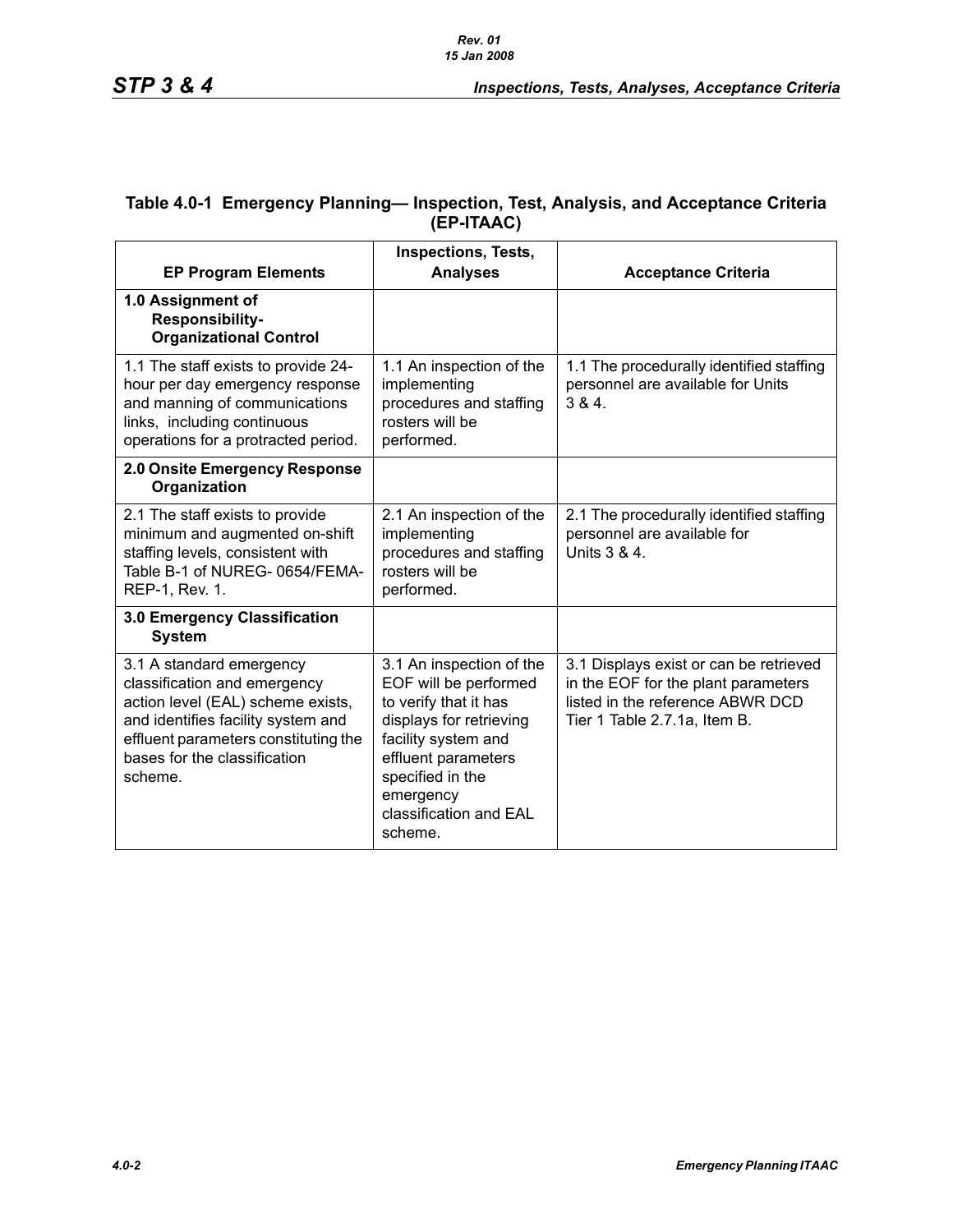|                                                                                                                                                                                                                                                                                                                            | <b>Inspections, Tests,</b>                                                                              |                                                                                                                                                                                                                  |
|----------------------------------------------------------------------------------------------------------------------------------------------------------------------------------------------------------------------------------------------------------------------------------------------------------------------------|---------------------------------------------------------------------------------------------------------|------------------------------------------------------------------------------------------------------------------------------------------------------------------------------------------------------------------|
| <b>EP Program Elements</b>                                                                                                                                                                                                                                                                                                 | <b>Analyses</b>                                                                                         | <b>Acceptance Criteria</b>                                                                                                                                                                                       |
| 4.0 Notification Methods and<br><b>Procedures</b>                                                                                                                                                                                                                                                                          |                                                                                                         |                                                                                                                                                                                                                  |
| 4.1 The means exists to notify<br>responsible State and local<br>organizations within 15 minutes<br>after the licensee declares an<br>emergency.                                                                                                                                                                           | $4.1 - 4.2$ A test will be<br>performed of the<br>capabilities.                                         | 4.1 The responsible State and local<br>agencies receive notification within 15<br>minutes after the licensee declares a<br>test emergency.                                                                       |
| 4.2 The means exists to notify<br>emergency response personnel.                                                                                                                                                                                                                                                            |                                                                                                         | 4.2 The Emergency Notification and<br>Response System (ENRS) activates<br>the global page message delivery<br>system and 95% of the personnel<br>receive the message.                                            |
| <b>5.0 Emergency Communications</b>                                                                                                                                                                                                                                                                                        |                                                                                                         |                                                                                                                                                                                                                  |
| 5.1 The means exists for<br>communications among the control<br>room, TSC, EOF, principal State<br>and local emergency operations<br>centers (EOCs), and radiological<br>field assessment teams.                                                                                                                           | 5.1 -5.2 A test will be<br>performed of the<br>capabilities.                                            | 5.1 Communications are established<br>among the control room, TSC, EOF,<br>principal State and local EOCs, and<br>radiological field assessment teams.                                                           |
| 5.2 The means exists for<br>communications from the control<br>room, TSC, and EOF to the NRC<br>headquarters and regional office<br>EOCs (including establishment of<br>the Emergency Response Data<br>System (ERDS) [or its successor<br>system] between the onsite<br>computer system and the NRC<br>Operations Center.) |                                                                                                         | 5.2 Communications are established<br>from the control room, TSC and EOF<br>to the NRC headquarters and regional<br>office EOCs, and an access port for<br>ERDS [or its successor system] is<br>provided.        |
| 6.0 Emergency Facilities and<br><b>Equipment</b>                                                                                                                                                                                                                                                                           |                                                                                                         |                                                                                                                                                                                                                  |
| 6.1 The licensee has established a<br>TSC and onsite OSC.                                                                                                                                                                                                                                                                  |                                                                                                         | 6.1. See reference ABWR DCD, Tier<br>1. Table 2.17.1.                                                                                                                                                            |
| 6.2 The licensee has established<br>an EOF.                                                                                                                                                                                                                                                                                | 6.2 An inspection of the<br>as-built EOF will be<br>performed, including a<br>test of the capabilities. | 6.2.1 EOF communications<br>equipment is installed, and voice<br>transmission and reception are<br>accomplished with the control room<br>and TSC. The EOF voice is audible<br>and intelligible at each location. |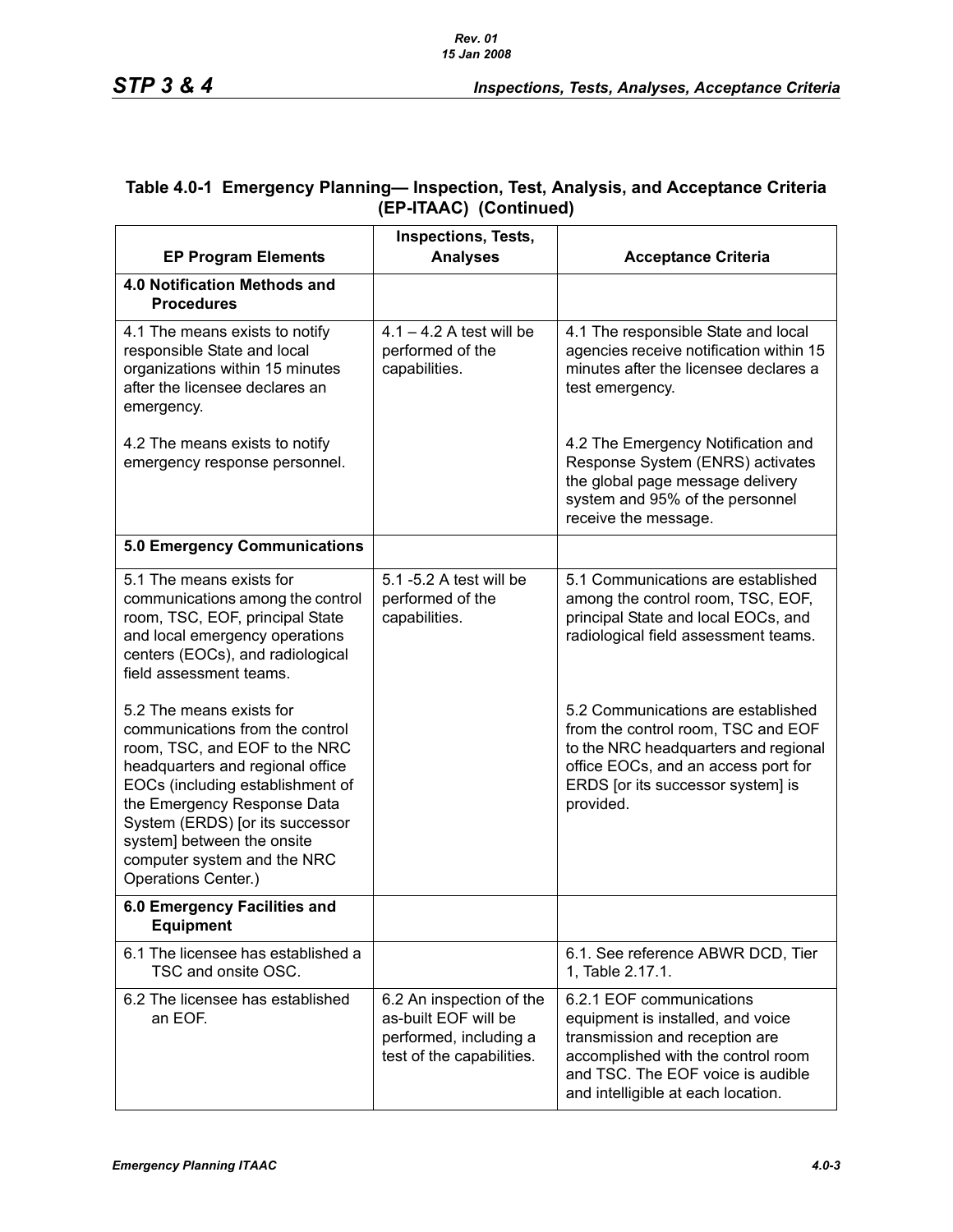|                                                                                                                                                                                                                                                                                                            | Inspections, Tests,                                                                      |                                                                                                                                                                                                                                                             |  |
|------------------------------------------------------------------------------------------------------------------------------------------------------------------------------------------------------------------------------------------------------------------------------------------------------------|------------------------------------------------------------------------------------------|-------------------------------------------------------------------------------------------------------------------------------------------------------------------------------------------------------------------------------------------------------------|--|
| <b>EP Program Elements</b>                                                                                                                                                                                                                                                                                 | <b>Analyses</b>                                                                          | <b>Acceptance Criteria</b>                                                                                                                                                                                                                                  |  |
|                                                                                                                                                                                                                                                                                                            |                                                                                          | 6.2.2 Displays exist or can be<br>retrieved in the EOF for the plant<br>parameters listed in the reference<br>ABWR DCD, Tier 1, Table 2.7.1a, Item<br>В.                                                                                                    |  |
| <b>7.0 Accident Assessment</b>                                                                                                                                                                                                                                                                             |                                                                                          |                                                                                                                                                                                                                                                             |  |
| 7.1 The means exists to provide<br>initial and continuing<br>radiological assessment<br>throughout the course of an<br>accident.                                                                                                                                                                           | 7.1 - 7.5 and 7.7 An<br>inspection and test will<br>be performed of the<br>capabilities. | 7.1 A procedure provides instructions<br>for performing offsite dose<br>calculations by estimating offsite dose<br>rates and integrated doses to the<br>general public during a declared event<br>when radioactive material is released.                    |  |
| 7.2 The means exists to determine<br>the source term of releases of<br>radioactive material within<br>plant systems, and the<br>magnitude of the release of<br>radioactive materials based on<br>plant system parameters and<br>effluent monitors.                                                         |                                                                                          | 7.2 A procedure provides instructions<br>for determining the source term of<br>releases of radioactive material within<br>plant systems, and the magnitude of<br>the release of radioactive materials<br>based on plant parameters and<br>effluent monitors |  |
| 7.3 The means exists to<br>continuously assess the<br>impact of the release of<br>radioactive materials to the<br>environment, accounting for<br>the relationship between<br>effluent monitor readings, and<br>onsite and offsite exposures<br>and contamination for various<br>meteorological conditions. |                                                                                          | 7.3 A procedure provides instructions<br>for performing offsite dose<br>calculations by estimating offsite dose<br>rates and integrated doses to the<br>general public during a declared event<br>when radioactive material is released.                    |  |
| 7.4 The means exists to acquire<br>and evaluate meteorological<br>information.                                                                                                                                                                                                                             |                                                                                          | 7.4 Meteorological data is available at<br>the EOF and control room.                                                                                                                                                                                        |  |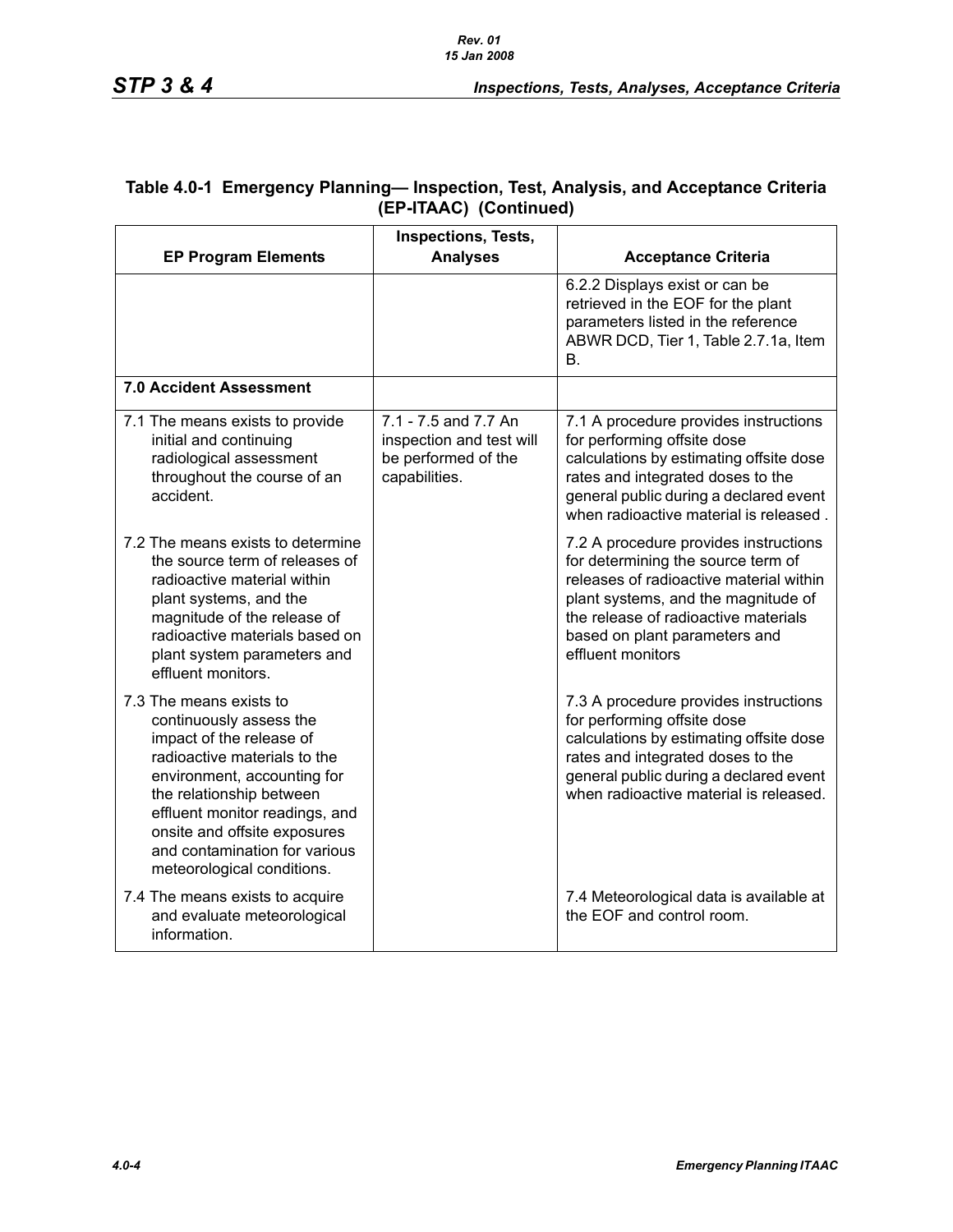| <b>EP Program Elements</b>                                                                                                                                                                                                                                                                                                                                 | Inspections, Tests,<br><b>Analyses</b>                                                                                                       | <b>Acceptance Criteria</b>                                                                                                                                                                         |
|------------------------------------------------------------------------------------------------------------------------------------------------------------------------------------------------------------------------------------------------------------------------------------------------------------------------------------------------------------|----------------------------------------------------------------------------------------------------------------------------------------------|----------------------------------------------------------------------------------------------------------------------------------------------------------------------------------------------------|
| 7.5 The means exists to determine<br>the release rate and projected<br>doses if the instrumentation<br>used for assessment is off<br>scale or inoperable.                                                                                                                                                                                                  |                                                                                                                                              | 7.5 A procedure provides instructions<br>to determine the release rate and<br>projected doses if the instrumentation<br>used for assessment is off scale or<br>inoperable.                         |
| 7.7 The means exists to make<br>rapid assessments of actual or<br>potential magnitude and<br>locations of any radiological<br>hazards through liquid or<br>gaseous release pathways,<br>including activation, notification<br>means, field team composition,<br>transportation, communication,<br>monitoring equipment, and<br>estimated deployment times. |                                                                                                                                              | 7.7 A procedure provides instructions<br>for performing assessments of actual<br>or potential magnitude and locations<br>of any radiological hazards through<br>liquid or gaseous release pathways |
| <b>8.0 Exercises and Drills</b>                                                                                                                                                                                                                                                                                                                            |                                                                                                                                              |                                                                                                                                                                                                    |
| 8.1 Licensee conducts a full<br>participation exercise to<br>evaluate major portions of<br>emergency response<br>capabilities, which includes<br>participation by each State and<br>local agency within the plume<br>exposure EPZ, and each State<br>within the ingestion control<br>EPZ.                                                                  | 8.1 A full participation<br>exercise (test) will be<br>conducted within the<br>specified time periods of<br>Appendix E to 10 CFR<br>Part 50. | 8.1.1 The exercise was completed<br>within the specified time periods of<br>Appendix E to 10 CFR Part 50. The<br>following onsite exercise objectives<br>have been met:                            |
|                                                                                                                                                                                                                                                                                                                                                            |                                                                                                                                              | 1.<br><b>Emergency responders</b><br>recognize and correctly<br>classifiy the event,                                                                                                               |
|                                                                                                                                                                                                                                                                                                                                                            |                                                                                                                                              | Emergency responders notifiy<br>2.<br>onsite and offsite personnel of<br>the event,                                                                                                                |
|                                                                                                                                                                                                                                                                                                                                                            |                                                                                                                                              | <b>Emergency responders</b><br>3.<br>perform accurate dose<br>assessment,                                                                                                                          |
|                                                                                                                                                                                                                                                                                                                                                            |                                                                                                                                              | <b>Emergency Director issues</b><br>4.<br>protective actions for onsite<br>personnel,                                                                                                              |
|                                                                                                                                                                                                                                                                                                                                                            |                                                                                                                                              | The emergency response<br>5.<br>facilities are activated in a<br>timely manner,                                                                                                                    |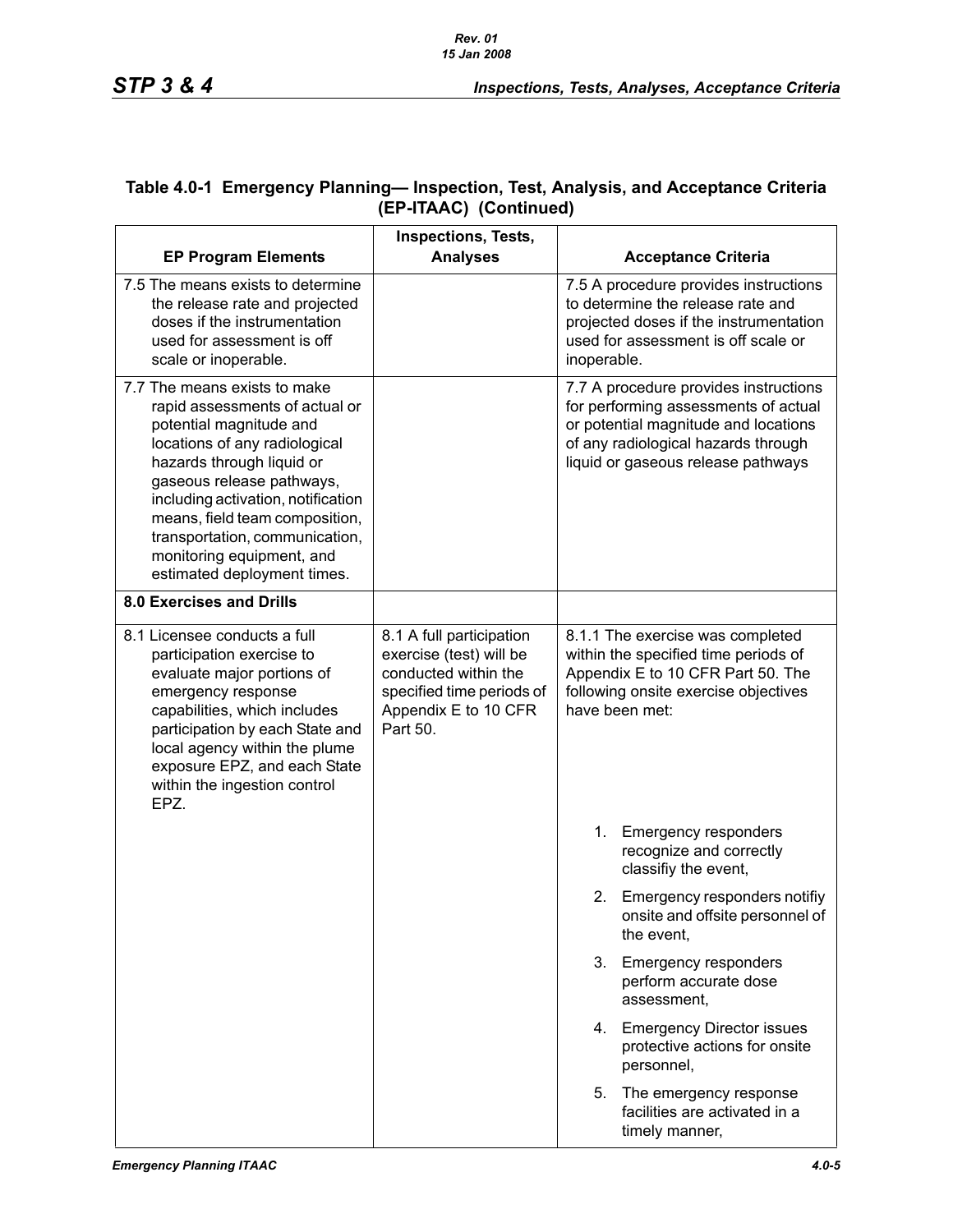|                            | <b>Inspections, Tests,</b> |                                                                                                                                                                                                                                                                                                                                |
|----------------------------|----------------------------|--------------------------------------------------------------------------------------------------------------------------------------------------------------------------------------------------------------------------------------------------------------------------------------------------------------------------------|
| <b>EP Program Elements</b> | <b>Analyses</b>            | <b>Acceptance Criteria</b>                                                                                                                                                                                                                                                                                                     |
|                            |                            | 6.<br>The on-call ERO is activated<br>in a timely manner,                                                                                                                                                                                                                                                                      |
|                            |                            | The Shift Supervisor turns<br>7.<br>over command and control of<br>emergency response to either<br>the TSC Manager or the EOF<br>Director,                                                                                                                                                                                     |
|                            |                            | 8.<br>Communication are<br>established between the<br>emergency response<br>facilities,                                                                                                                                                                                                                                        |
|                            |                            | 9.<br>Personnel are dispatched to<br>the field from the OSC to<br>perform repair efforts and<br>from the EOF to perform<br>radiological surveys,                                                                                                                                                                               |
|                            |                            | 10. Emergency worker exposure<br>controls are established, and                                                                                                                                                                                                                                                                 |
|                            |                            | 11. Emergency responders<br>perform re-entry and<br>recovery.                                                                                                                                                                                                                                                                  |
|                            |                            | There are no uncorrected onsite<br>exercise deficiencies.                                                                                                                                                                                                                                                                      |
|                            |                            | 8.1.2 Onsite emergency response<br>personnel are mobilized in sufficient<br>numbers to fill emergency response<br>positions. Onsite emergency<br>response personnel accomplished the<br>objectives listed in 8.1.1.                                                                                                            |
|                            |                            | 8.1.3 The exercise was completed<br>within the specified time periods of<br>Appendix E to 10 CFR Part 50, offsite<br>exercise objectives have been met,<br>and there are no uncorrected offsite<br>exercise deficiencies. If one or more<br>deficiencies are identified, the<br>provisions in 10 CFR 50.54(gg) shall<br>apply. |